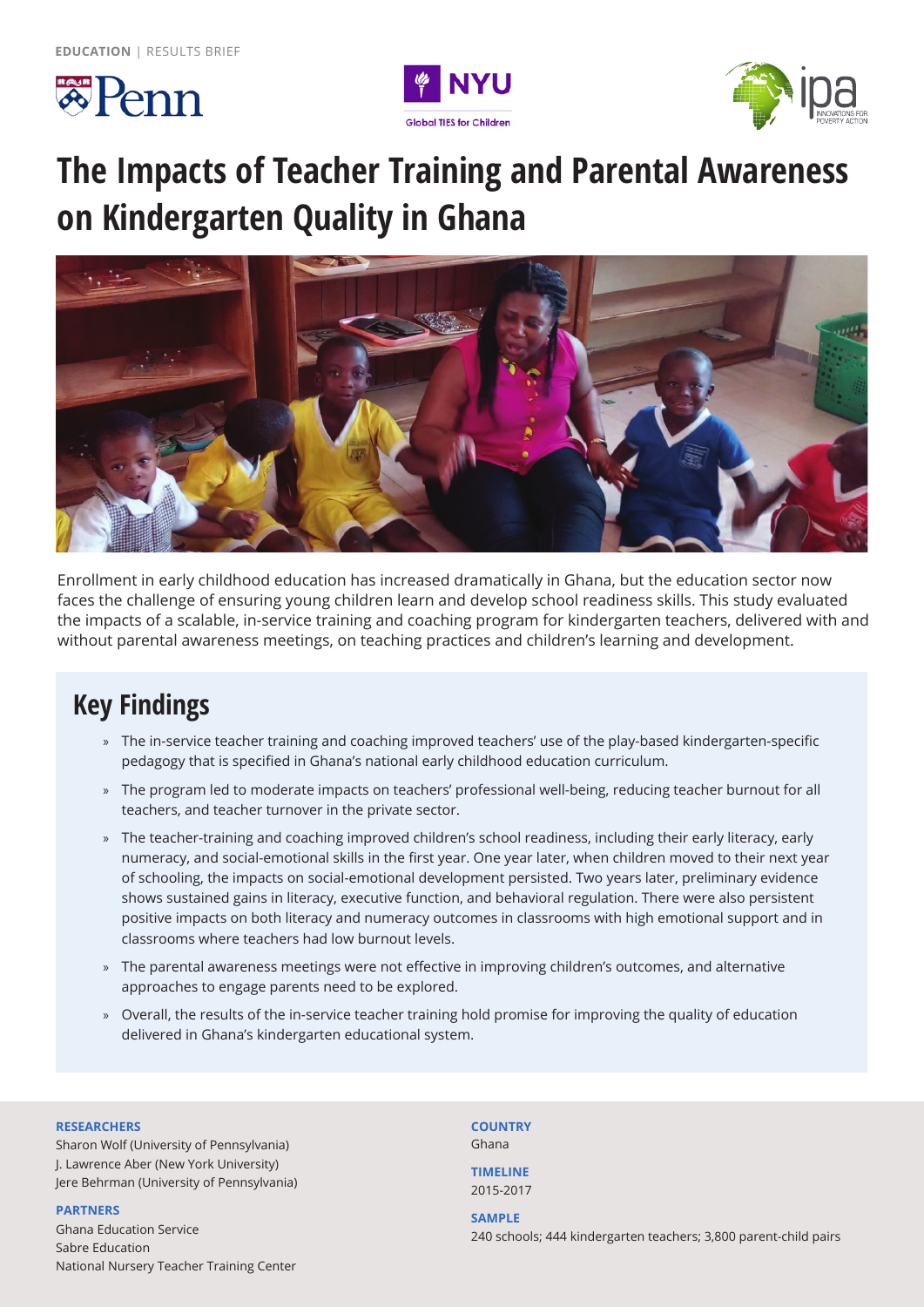# **The Challenge**

**The early childhood years represent a crucial window for development, as it is during these early years that children form the basis for future learning.** 

There is growing evidence that investments in early childhood can have high returns, and that this is an important window of opportunity to support children's educational attainment and future well-being.

In 2007, the Government of Ghana expanded two years of preprimary ("kindergarten") education to be included in the country's universal basic education, and Ghana now has one of the highest enrollment rates for preprimary education in the region. However, the quality of preprimary education in Ghana is generally low. A large share of kindergarten teachers is untrained, and many only have a primary education. With high enrollment rates across the country, equipping teachers with skills and training is a top government priority, and has the potential to improve the quality of early childhood education that can lead to largescale improvements in child learning and development.

### **The Program**

**The Quality Preschool for Ghana (QP4G) program was designed to build capacity and support for the implementation of the 2004 kindergarten (KG) curriculum and to enhance the quality of early childhood education (ECE).** 

The goal of the project was to develop and evaluate an affordable and scalable model of teacher training to provide high-quality ECE services to children. It also tested the added benefits of engaging parents via educational awareness meetings.

### *In-service teacher training and coaching program:*

The in-service kindergarten teacher training program was delivered to kindergarten teachers and head teachers by the National Nursery Teacher Training Center (NNTTC). The training began with a five-day course, followed by a two-day refresher training four months later, and a one-day refresher four months after that. The program offered experiential training for teachers and included ongoing in-classroom monitoring and support. The training focused on helping teachers provide age-appropriate and playbased instructional techniques and an encouraging, positive classroom environment.

The training was built into existing education structures: the teacher trainers and training center, NNTTC, offered the

five-day course in its center. In addition, trained coaches were education coordinators from the district government who visited teachers in their classrooms each term. As such, the program was designed to be scalable with national and district government support.

*Parental awareness meetings:* Because the KG curriculum differs from what many parents expect from schooling (i.e., it is activity-based and child-centered as opposed to teacher-driven), parental awareness meetings were held in order to align parental expectations with the practices promoted in the teacher training. The program consisted of three educational sessions (one per term) held during Parent Teacher Association meetings. District coordinators screened informational videos and afterwards led discussions on play-based learning, child development, and parents' role in children's learning. They also encouraged parent-teacher and parent-school communication.

The NNTTC was a key partner in the development and implementation of the teacher training program, and Sabre Education helped develop the curriculum. Additionally, a QP4G Steering Committee, which included representatives from Ghana Education Service and the Ministry of Education, provided important feedback and guidance throughout the development of the program.

## **The Evaluation**

**Researchers evaluated the impact of the in-service kindergarten teacher training and coaching program, with and without a parental awareness component, on teachers' professional well-being, classroom quality, and child learning outcomes.**

The research took place in six districts of the Greater Accra Region in public and private schools serving children enrolled in kindergarten, approximately aged 4-6 years.

Researchers randomly assigned 240 public and private schools to either receive the teacher training and coaching, both teacher and parental awareness programs, or neither (comparison group).

In addition, at each school, researchers randomly chose 15 kindergarten students from the class roster and measured their school readiness skills, including early academic, social-emotional, and executive function skills. Students were assessed during implementation year and again one and two years later, to assess if program impacts on child outcomes were sustained as the younger cohort of children attended their second year of kindergarten, and the older cohort of children entered primary school. Researchers also collected qualitative interviews with 25 parents and 25 teachers of the children to examine their experiences with the program and interacting with each other.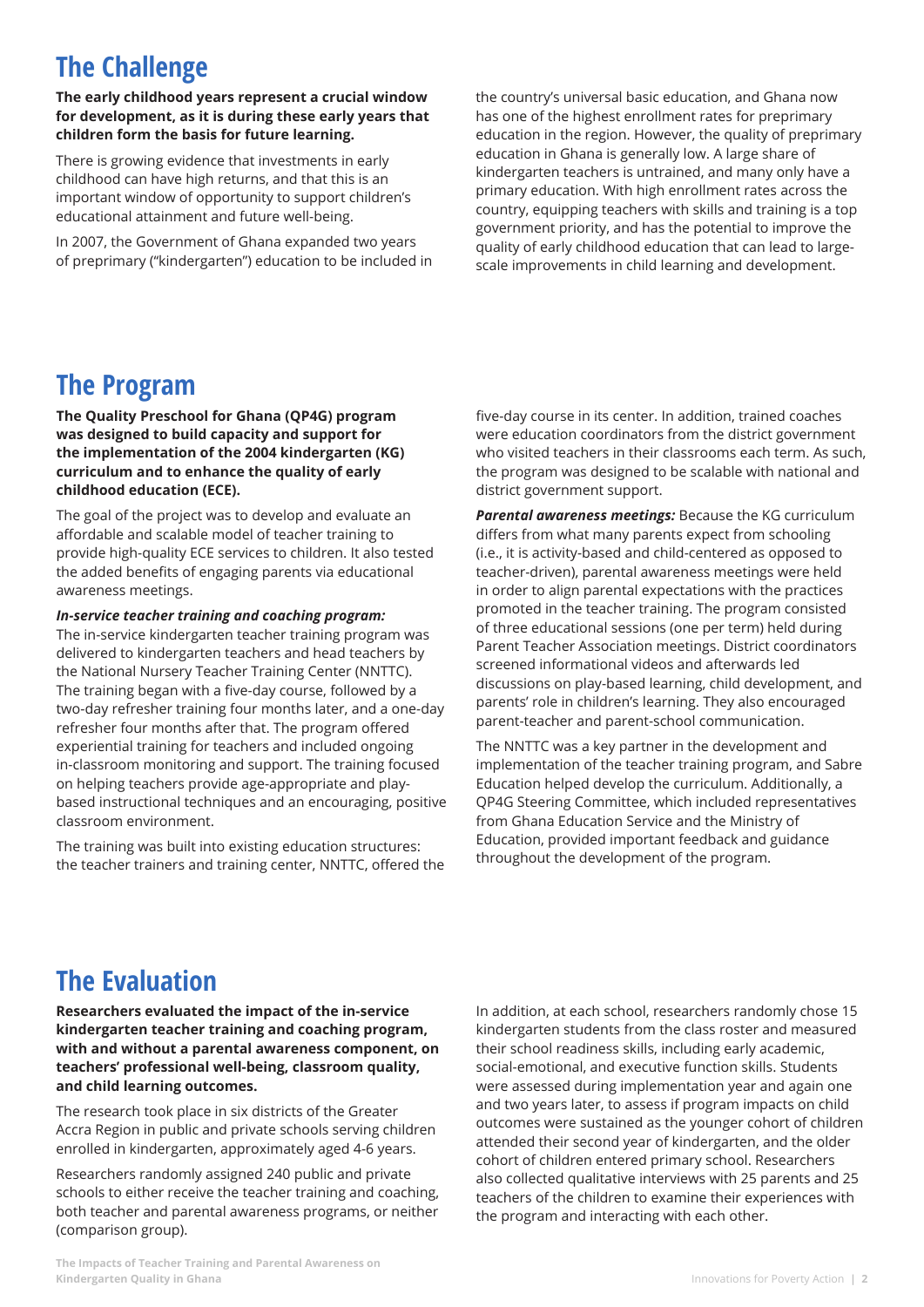## **Results**

*Note: The two-year follow-up results are preliminary and may change after further data collection and/or analysis.*

Overall, the in-service teacher training and coaching program improved teaching, classroom quality, and school readiness during the implementation year, and some impacts persisted two years later, such as literacy, executive function, and behavioral regulation. The parental awareness component, however, had the unintended effect of canceling out the positive impacts of the program, suggesting alternative approaches are needed to effectively engage parents.

### **In the year the interventions were implemented, the in-service teacher training and coaching program significantly improved classroom quality.**

The program had moderate impacts on the implementation of developmentally appropriate practices, and on some dimensions of quality teacher-child interactions. Specifically, the program improved teachers' supporting of student expression (e.g., supporting students to reason and problem solve, consider student ideas) and emotional support and behavior management (e.g., positive climate, consistent routine). The program did not improve teachers' facilitation of deeper learning, however (e.g., scaffolding, quality feedback). These skills might need more intensive and content-focused training.

### **The program led to moderate impacts on teachers' professional well-being, reducing teacher burnout for teachers in the private and public sector, and reducing teacher turnover in the private sector.**

Specifically, the training reduced the probability that a teacher would leave the kindergarten classroom by the third term from 44 percent to 12 percent (teacher training program) and 17 percent (teacher training and parental awareness program). Notably, in private schools the program reduced turnover to levels similar to the public sector.

### **However, one year after the program implementation ended, researchers found that impacts on classroom quality faded out after support was removed.**

They also found that impacts on support for student expression were lower than in the comparison group. This puzzling finding will require further analysis to determine if teachers in particular types of school environments were more or less likely to reduce their support for student expression after the training and district support ended.

One year after the program ended, teachers were still using more developmentally appropriate practices and reported lower levels of burnout than comparison group teachers.

### **The teacher-training and coaching improved children's school readiness, including their early literacy, early numeracy, and social-emotional skills in the first year, and some impacts persisted two years later.**

One year later, when children moved to their next year of schooling, the impacts on social-emotional development persisted. Two years later, preliminary evidence shows sustained gains in literacy, in executive function skills such as cognitive flexibility and inhibitory control, and children's behavioral regulation.

### **Primary school classroom emotional support and teacher burnout levels had moderating effects on numeracy outcomes.**

For the teacher training program, numeracy outcomes were highest when children were in primary school classrooms with relatively high levels of emotional support. For the teacher training and parental awareness program, a similar pattern was observed, and there were also small persistent negative impacts on numeracy in classrooms with low levels of emotional support. Numeracy outcomes were highest in classrooms with relatively high levels of emotional support.

There were also persistent positive impacts on both literacy and numeracy outcomes in classrooms where primary school teachers had low burnout levels, suggesting that teachers' professional well-being is consequential in supporting the sustained impacts of the program.

#### **Adding the parental-awareness component to the teacher training did not enhance these effects, and in fact canceled out the positive impacts children experienced from having QP4G-trained teachers.**

Researchers did not conclude that parental awareness meetings are necessarily harmful to children. But rather, such interventions must be done carefully and administered by the right personnel in ways that successfully convey to parents the advantages of novel approaches to early childhood education and build on parents' desires for their child's early learning experiences. More research would be needed to learn the best approaches in the Ghanaian context.